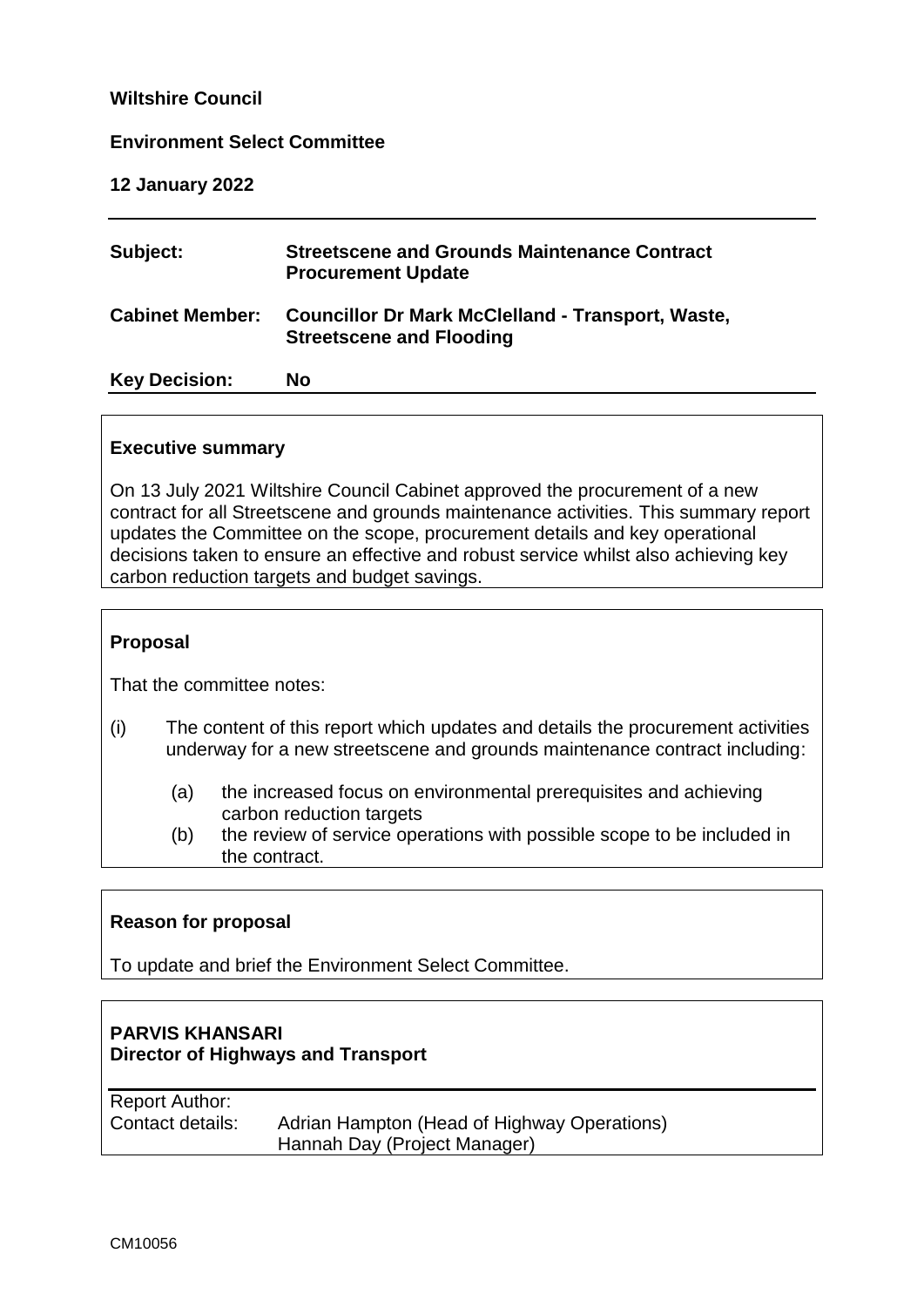## **Wiltshire Council**

### **Environment Select Committee**

### **12 January 2022**

| Subject:               | <b>Streetscene and Grounds Maintenance Contract</b><br><b>Procurement Update</b>            |
|------------------------|---------------------------------------------------------------------------------------------|
| <b>Cabinet Member:</b> | <b>Councillor Dr Mark McClelland - Transport, Waste,</b><br><b>Streetscene and Flooding</b> |
| <b>Key Decision:</b>   | No                                                                                          |

### **Purpose of report**

1. The purpose of this briefing note is to update the Environment Select Committee (ESC) on the Council's current procurement project for a new Streetscene and grounds maintenance contract following the approval by Cabinet in July 2021.

### **Background**

- 2. The present street cleansing and amenity grounds maintenance services are being provided by Idverde under a resource based external contract which will terminate on 30 November 2022. This contract was originally delivered under the Main Highway Contract with Balfour Beatty Living Places from 2013 to 2015.
- 3. Due to performance issues under the agreement with Balfour Beatty the contract was novated to their subcontractor, originally Fountains Landscapes Ltd, who on going into Administration were taken over by English Landscapes who were subsequently bought by the French company IDVerde.
- 4. Prior to 2013 the service was delivered under a mixed model with some inhouse provision and some outsourced provision. The current contract (resource-based) operates under a defined scope of works and broad guidelines such as the overall extent of grass to be cut.
- 5. The contractor identifies the number of operatives required to deliver the service in total and the core costs of the contract are calculated accordingly. The Council, as client, has the advantage of flexibility as to how it then prioritises activities according to changing demand and can ensure delivery of the optimum service. For example, if cold weather at the start of the planned grass cutting season causes the rate of growth to be slow such that it can be delayed, the staff resource that is freed up can be redirected to undertake additional litter collections, without there being an additional charge to the Council.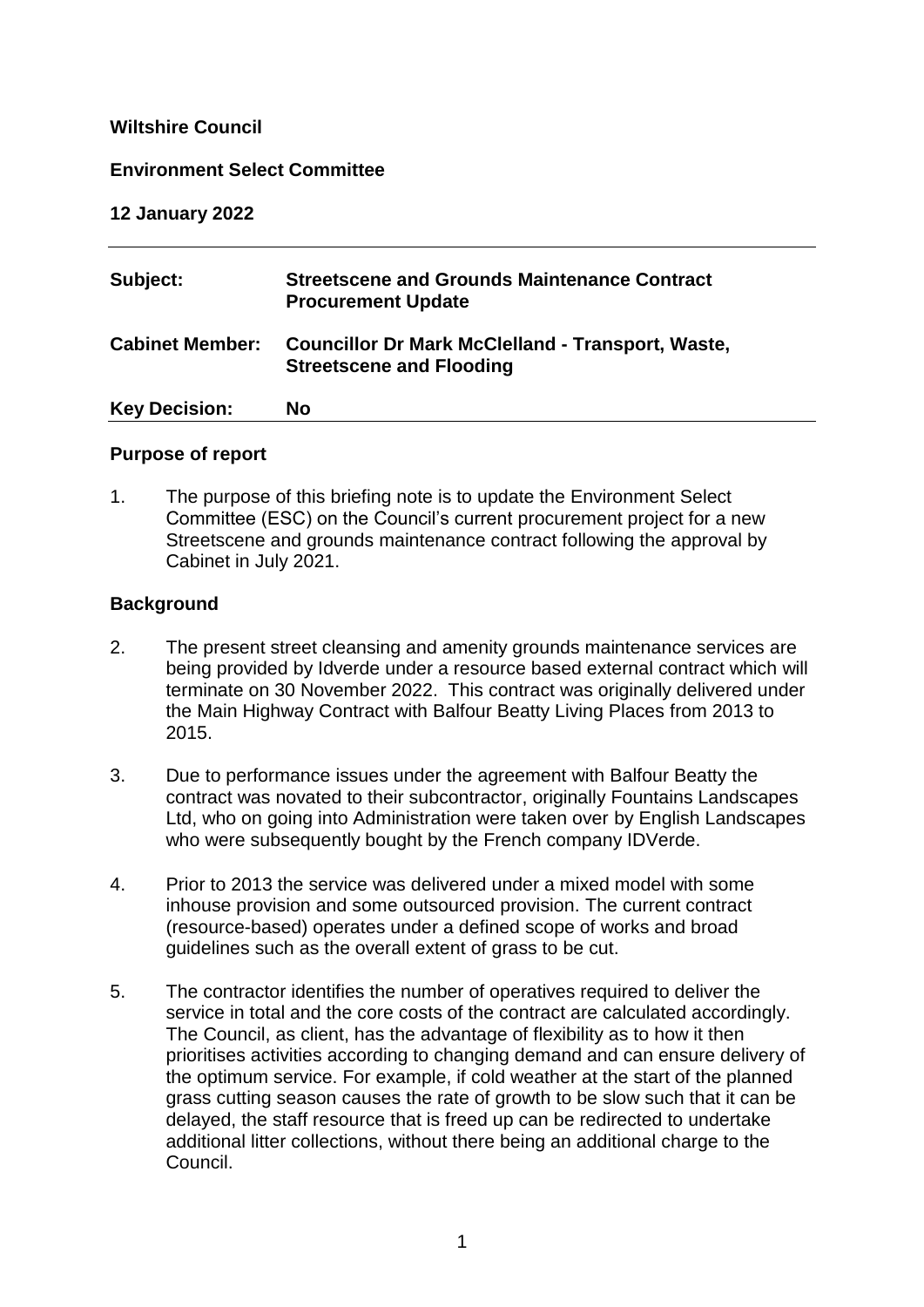6. Initially this approach worked well, with change notices being issued to the contractor to cover variations and the option for individual compensation event notices to be issued when a need arises for a task to be undertaken which is outside of the scope of works. However, as the Council looks to devolve some of services to the local Town and Parish Councils the resource based approach makes it challenging to reduce contract requirements based on a town area.

# **Main considerations for the Committee**

### 7. **Procurement:**

(i) Timetable



- (ii) It has been agreed that this will be an open tender, due to the scale and scope of this contract it is likely that only larger companies would be able to provide the resources and geographical coverage therefore reducing the likely number of tenders being submitted. As the new service is required to commence on 1<sup>st</sup> Dec 2022 the procurement timetable would be at risk should the additional activities required for a restricted tender be required
- (iii) The contract will be an NEC4 contract and will be for five years plus the option of an additional five years, this would align the Streetscene contract with current Highways contract delivered by Ringway.
- (iv) The tenders will be scored against the following ratios:
	- (a) 60% on Price
	- (b) 40% on Quality
		- o 10% on Carbon reduction expectations
		- o 10 on Social Value
		- o 20% on General Quality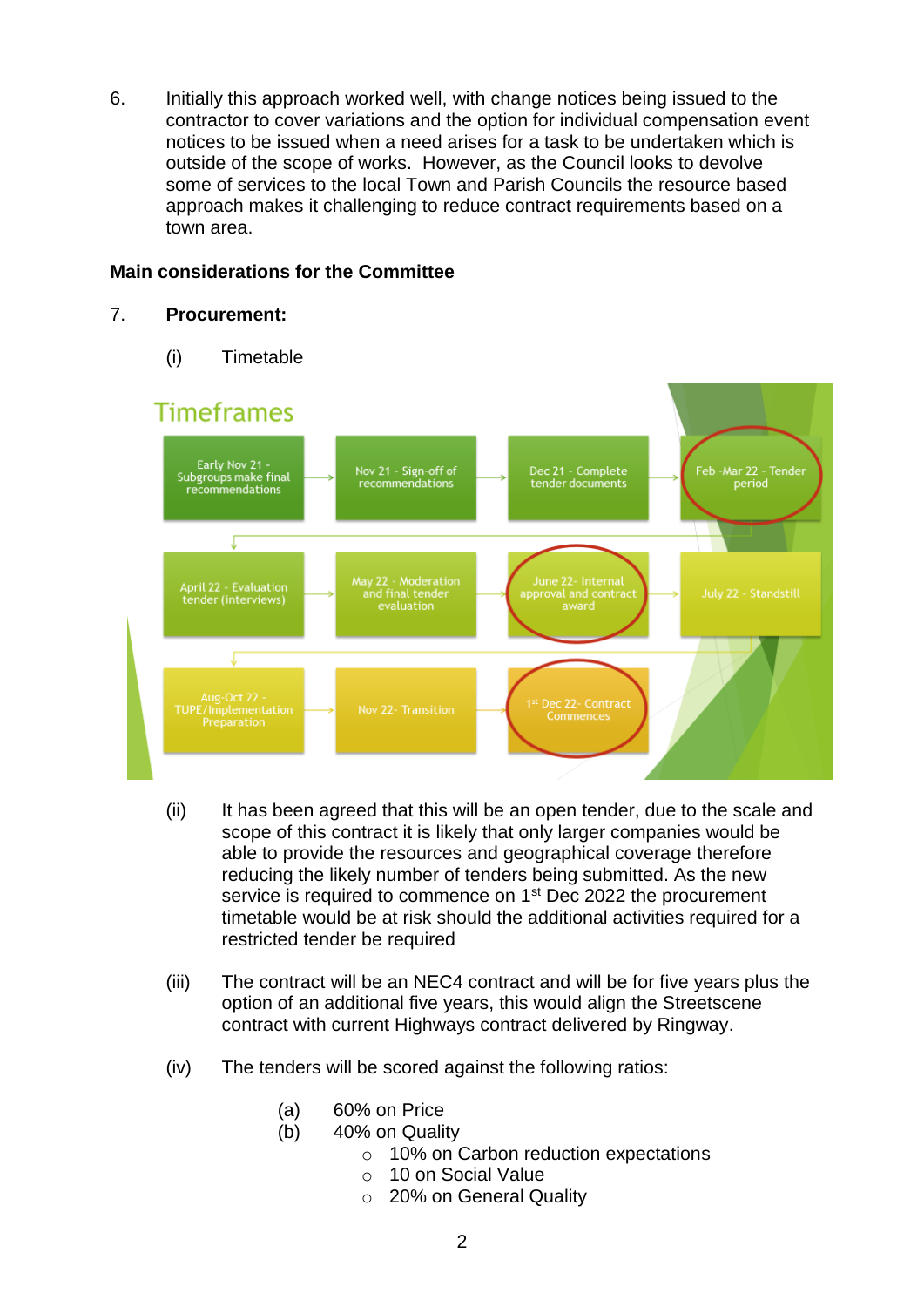- (v) A virtual market event was held on 8 November, this provided potential suppliers an opportunity to meet the team, present the scope of the contract and provide the opportunity to answer any general questions six suppliers attended the event
- (vi) Faithful & Gould have been appointed as an external Quantity Surveyor – assisting with the pre-tender estimate, compile robust pricing schedule, review tender returns for deliverability/value for money.

# 8. **Service Efficiencies**

- (i) The July 21 Cabinet paper highlighted a number of areas where the contract services could be amended to deliver greater efficiencies these were:
	- (i) Inclusion of fly-tipped hazardous waste and large fly tips and a universal approach to dealing with fly-tipping and litter enforcement
	- (ii) Inclusion of the maintenance of public rights of way (footpaths, bridleways and byways) and the Council's countryside sites
	- (iii) Inclusion of the maintenance of trees on the Council's land
	- (iv) Inclusion of the grounds maintenance of Council properties where presently undertaken by Facilities Management
	- (v) Removal of the electoral transport service
- (ii) The following table details which elements will be retained, amended, added or removed following the review.

| <b>Current contract scope</b>                                                  | <b>Future scope</b>               |
|--------------------------------------------------------------------------------|-----------------------------------|
| Provision and emptying of litter bins                                          | Retained                          |
| Grounds maintenance of public open<br>spaces and amenity areas (grass cutting, | Retained                          |
| hedge and shrub maintenance)                                                   |                                   |
| <b>Street Cleansing</b>                                                        | Retained                          |
| Grave digging (council owned<br>cemeteries)                                    | Retained                          |
| Fly-tip clearance of non-hazardous waste,                                      | Amended to include ALL fly-tipped |
| up to 3.0 cubic metres.                                                        | waste                             |
| Electoral transport service                                                    | Retained due to the supplier's    |
|                                                                                | ability to provide large scale    |
|                                                                                | transport from polling stations   |
|                                                                                | throughout the county using their |
|                                                                                | fleet.                            |
| Cleaning of the Council's public toilets                                       | Removed – this will now be        |
| including those at park and ride locations,                                    | undertaken by a specialist        |
| cemeteries and chapels.                                                        | cleaning provider                 |
| Play area inspections and maintenance                                          | Retained                          |
| Graffiti removal                                                               | Retained                          |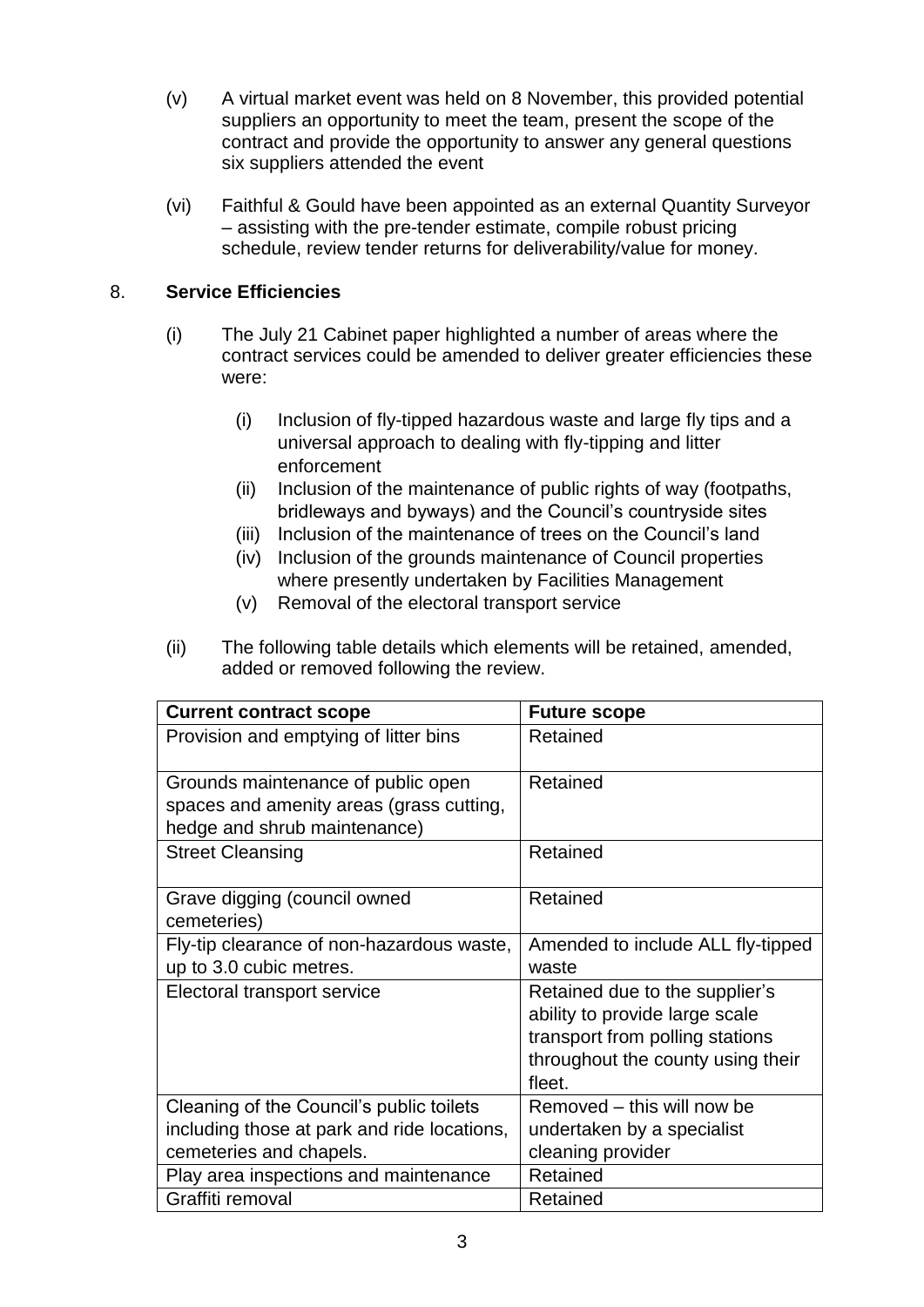| Markets (setting up and dismantling) | Retained                               |
|--------------------------------------|----------------------------------------|
| Housing Revenue Account land         | Amended – all sheltered housing        |
|                                      | land will be excluded from the         |
|                                      | contract and managed under the         |
|                                      | HRA service area. All other HRA        |
|                                      | amenity land will be included as       |
|                                      | the majority are identified as         |
|                                      | general amenity land.                  |
| Leisure facilities land              | Retained                               |
| Not included in current scope        | <b>Future Scope</b>                    |
| Rights of Way                        | Addition – Rights of Way will have     |
|                                      | the option for works to be carried     |
|                                      | out on an ad-hoc basis through a       |
|                                      |                                        |
|                                      | Bill of Quantities (this is to allow   |
|                                      | for flexibility of spend within a very |
|                                      | tight primarily reactive service       |
|                                      | budget).                               |
| Tree maintenance                     | Excluded - Tree maintenance is         |
|                                      | not within the scope of the            |
|                                      | contract, the Council has a            |
|                                      | highway tree contract which is         |

# 9. **Depots, Supplier Storage and Waste**

(i) Following discussions with the strategic assets team it has been agreed that the new contract will require the supplier to locate and store their plant/equipment at the following Wiltshire Council depots: Churchfields (Salisbury), Riverway (Trowbridge) Bath Road (Chippenham) and Kennet House (Devizes).

This will enable a revenue to be generated for their use as well as providing a working base for both client and supplier.

- (ii) There is also the possibility of supplier/partnership investment in any future infrastructure changes needed to meet the 2030 carbon reduction targets. The supplier is required to detail their proposed plans to meet the Council's target as part of the quality sections of the tender.
- (iii) Waste collected within the scope of the contract is disposed of at the cost of the Council. A proposal for waste treatment has been agreed, utilising the Council's current waste routes via the four main depots.
- 10. **ICT**
	- (i) The service currently uses the MyWilts reporting system provided by the Council and two supplier provided systems. An asset management system – Acorn and a play inspection management system - MiPi.
	- (ii) A number of options for the future contract were considered including: (a) The contractor to provide the asset management system.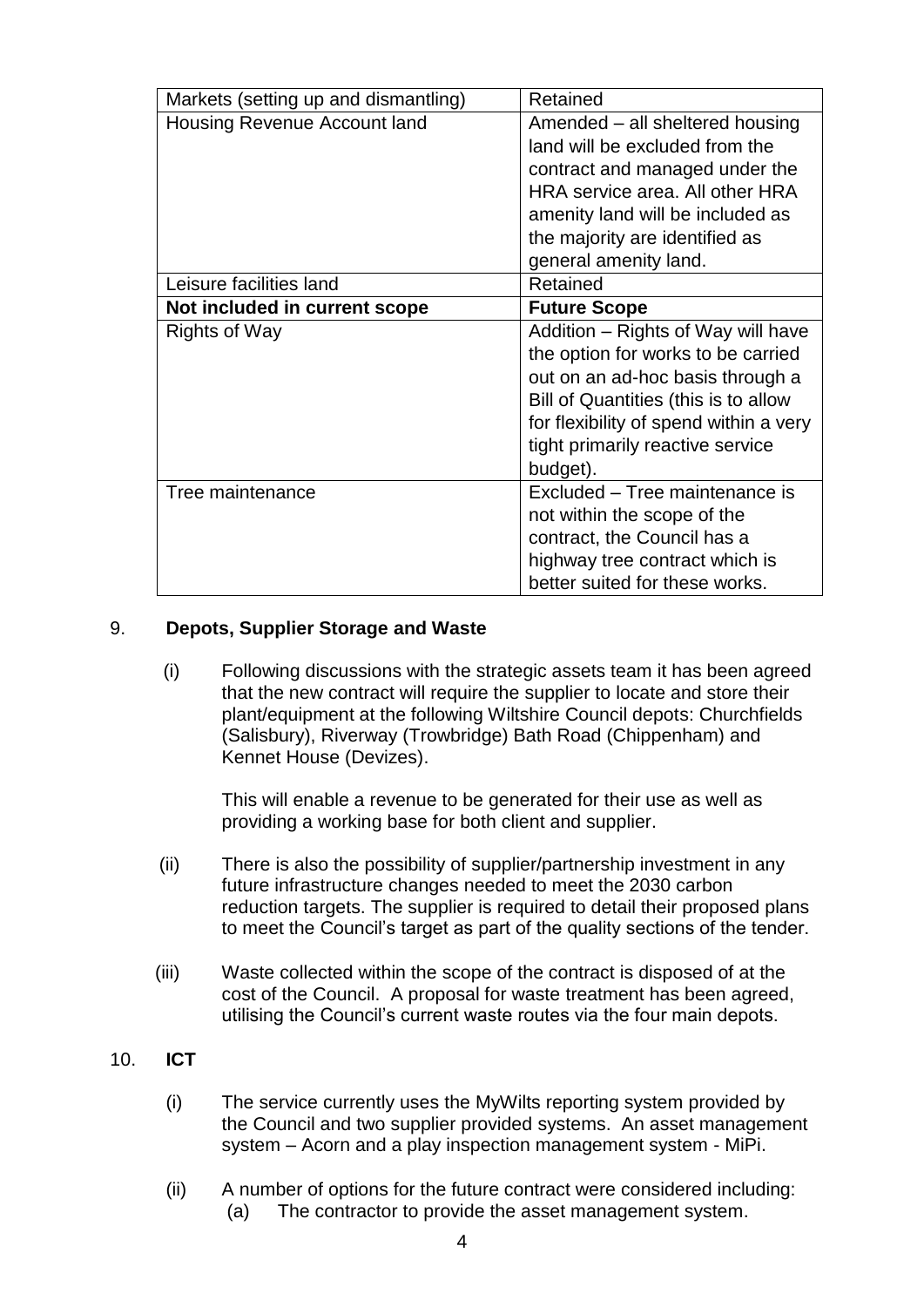- (b) Expand the use of Dynamics the system behind the MyWilts application.
- (c) Expand the use of the Highway Service's system HIAMS.
- (iii) Following in-depth discussions with IT and wider team it was concluded that HIAMS be expanded to manage Streetscene's assets because of its close relationship to highways and is already integrated into Wiltshire Council Systems. An added benefit also being that the original procurement for HIAMS included its potential to be used for Streetscene and Rights of Way, meaning that a separate procurement would not need to be undertaken.

# 11. **Town and Parish Councils and Service Devolution**

(i) Service Devolution and Asset Transfer is a programme that looks to combine services and their associated assets into a single package that can be transferred/delegated to a town or parish. To date, the following towns and parishes have completed this process Salisbury, Chippenham, Devizes and Pewsey. This programme was paused at the commencement of the Council's response to COVID-19 and is currently pending a policy review in line with the new business plan and corporate priorities. As such, the contract for Streetscene & Grounds Maintenance is being drafted to allow future devolutions to be removed from the contract without the high levels of overhead and profit losses charged as compensation under the current contract.

## **Environmental impact of the proposal**

- 12. All tenderers shall be required to provide a plan regarding:
	- (i) Carbon Reduction and their plan to meet the Council's commitment to be carbon neutral by 2030.
	- (ii) Will minimise adverse effects upon the environment and will contribute to the objectives and targets identified in the Council's Green and Blue Infrastructure Strategy.
	- (iii) Will deliver their environment objectives, to include:
		- We have clean air
		- We have clean water
		- We are climate resilient
		- We conserve materials
		- We have flourishing nature
- 13. The contract will allow the Council to set standards to improve the biodiversity and environmental benefit of its land stock, this could also include carbon reduction and offsetting management.

## **Equality and diversity impact of the proposal**

14. There are no equality and diversity impacts resulting from the update report.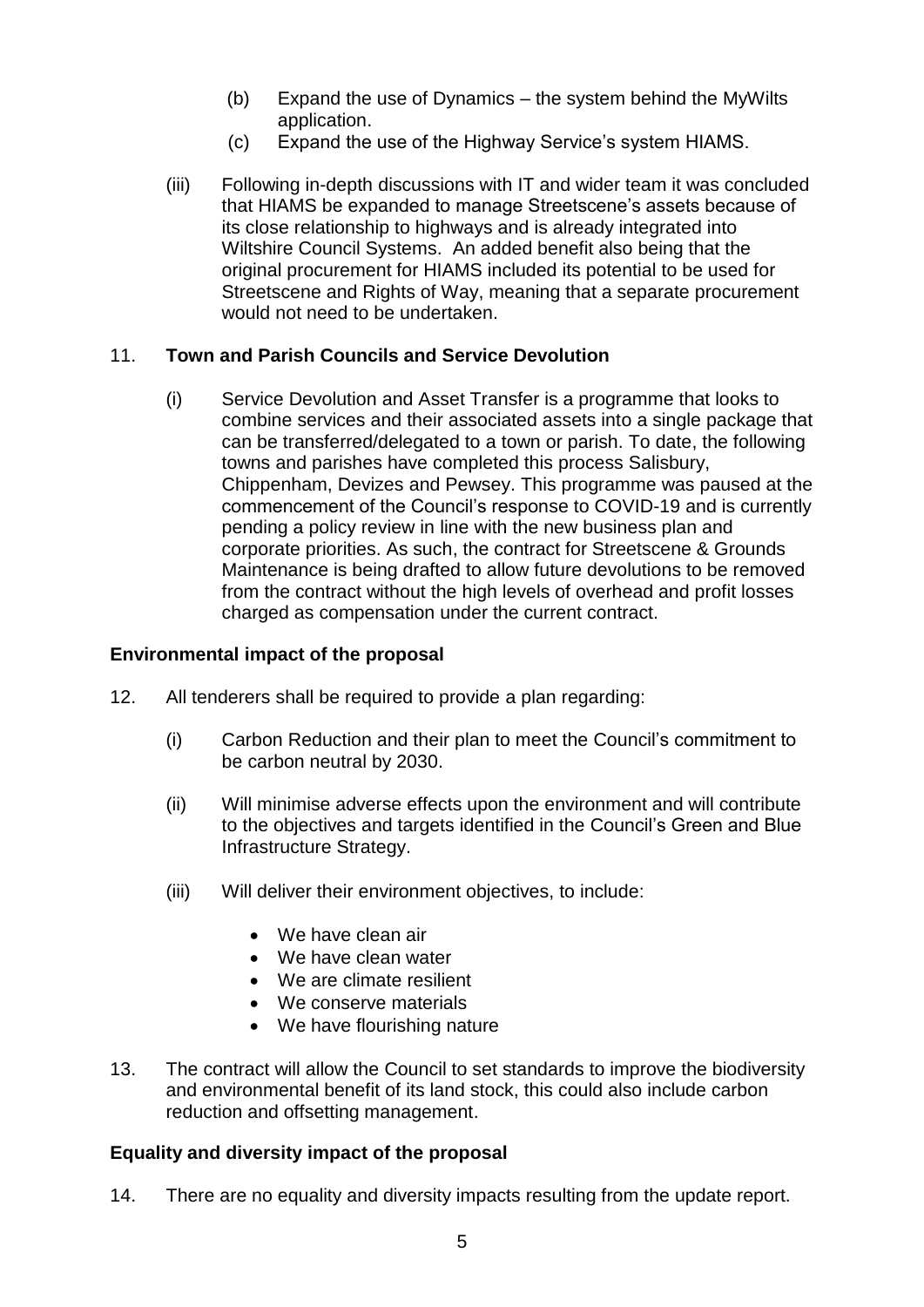## **Risk assessment**

15. There are no risk assessment requirements resulting from this update report.

# **Financial implications**

- 16. The Cabinet report set out an annual contract saving of £400k.
- 17. Budget target of £4,997,440 Plus circa £100k depot rent totalling £5.1million.
- 18. To further drive efficiencies and savings the Council will tender the work activities in three main groups:
	- (i) An outcome delivery. This will be for scheduled works where the contractor must deliver outcomes to a stated level but can plan their activities to drive the best efficiencies. This is the major part of the contract.
	- (ii) A reactive delivery. Where works are of an ad-hoc nature where the contractor will cost per activity to ensure costs are minimised.
	- (iii) A resource provision. This will be for services where outcome and reactive pricing would not provide best value. This will be the smallest part of the contract.

# **Legal implications**

19. Wiltshire Council is carrying out the procurement in accordance with Section B of Part 10 of its Constitution and in accordance with the Public Contracts Regulations 2015. Complying with Section 3 of Chapter 2 of the PCR 2015 with an open procedure which would be a competitive process to provide a most economically advantageous tender. Difficulties with the procurement process could be that there are few tenders or non-compliant tenders and the procurement does not achieve the intended result.

# **Conclusion**

- 20. The procurement of a new Streetscene and Grounds Maintenance contract is well underway and on course to be issued to the market at the end of January 2022. The tendering window will last until 21 March 2022 after which time the analysis and review will commence, and the final contract awarded in June 2022.
- 21. To ensure the future service delivers as many efficiencies as possible all major stakeholders have been engaged with to review the future scope and learn from both the challenges of the current contract and those experienced as part of the Service Devolution programme.
- 22. There is clear priority to futureproof the contract where possible primarily in the areas of carbon reduction and possible service devolution as well as a drive to make financial savings.